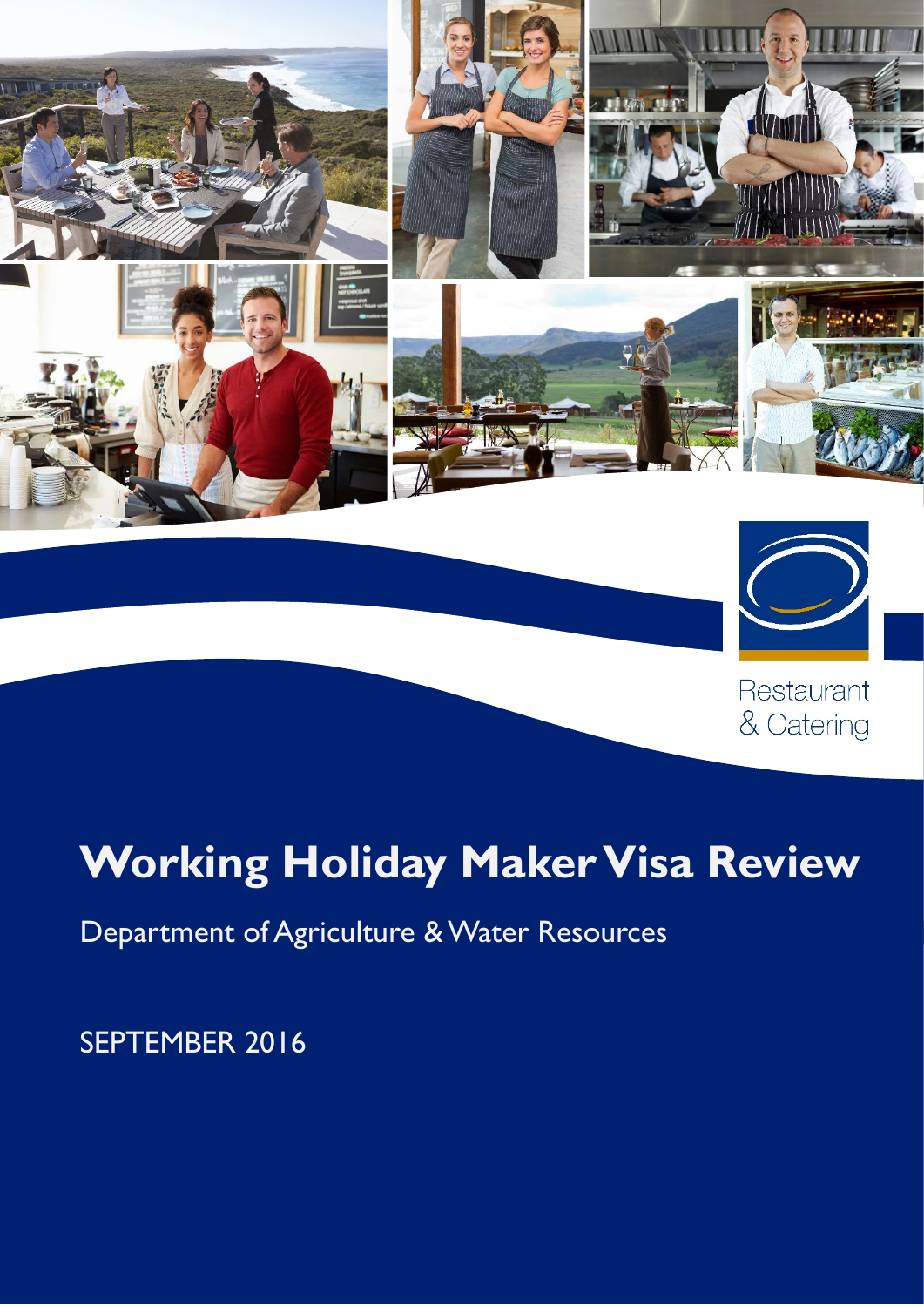### RESTAURANT & CATERING AUSTRALIA

Restaurant & Catering Australia (R&CA) is the national industry association representing the interests of 35,000 restaurants, cafes and catering businesses across Australia. R&CA delivers tangible outcomes to small businesses within the hospitality industry by influencing the policy decisions and regulations that impact the sector's operating environment.

R&CA is committed to ensuring the industry is recognised as one of excellence, professionalism, profitability and sustainability. This includes advocating the broader social and economic contribution of the sector to industry and government stakeholders, as well as highlighting the value of the restaurant experience to the public.



Restaurant & Catering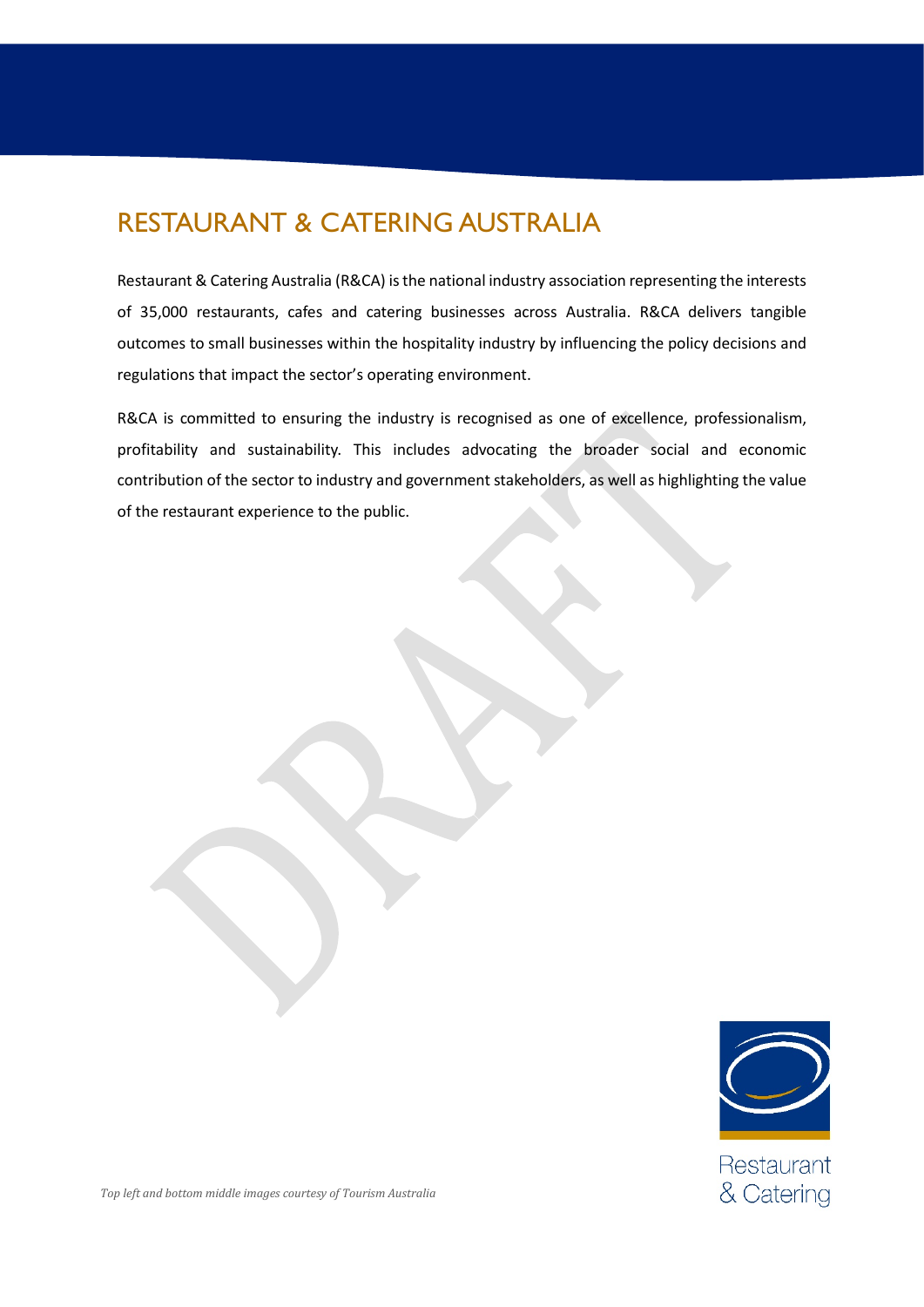## TABLE OF CONTENTS

|                                                                                   | 4   |
|-----------------------------------------------------------------------------------|-----|
| THE VALUE OF THE TOURISM & HOSPITALITY SECTOR ___________________________________ | .5  |
| INDUSTRY SNAPSHOT: café, RESTAURANT & CATERING SECTOR __________________________  | 6   |
|                                                                                   |     |
|                                                                                   | - 8 |
| WORKING HOLIDAY MAKER PROGRAMME                                                   | 11  |
|                                                                                   | 11  |
|                                                                                   | 14  |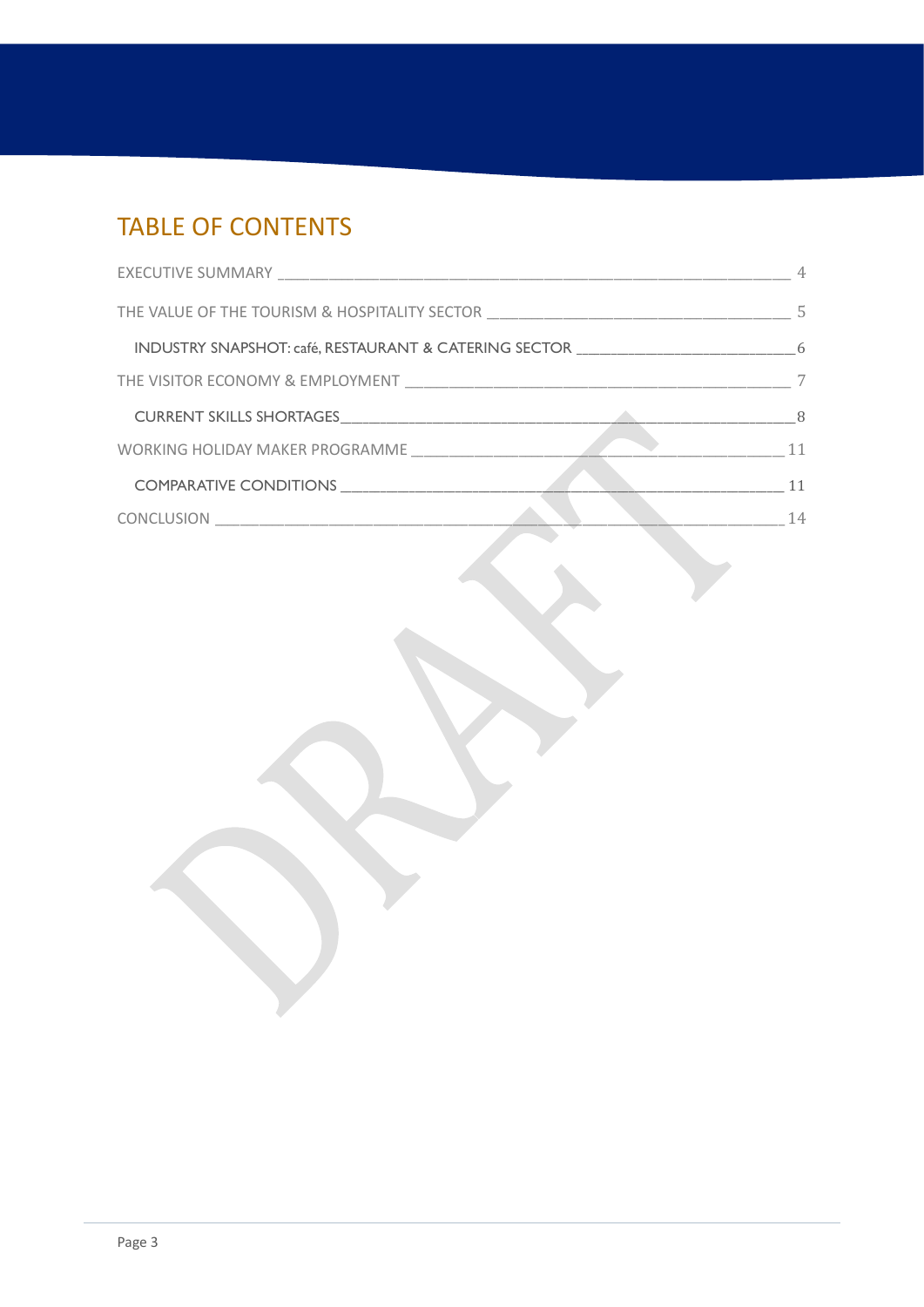### <span id="page-3-0"></span>EXECUTIVE SUMMARY

Australia's visitor economy is a \$113 billion industry, employing close to 1 million people and supporting 267,000 businesses across metropolitan and regional Australia. Cafes, restaurants and takeaway businesses are the largest employer across all tourism-related sectors in the visitor economy - employing 565,700 Australians in 52,500 businesses.

As a labour intensive industry, tourism and hospitality is extremely susceptible to changes in the labour market. The sector is already experiencing a shortfall of 38,000 workers, with this gap expected to increase to 123,000 jobs by 2020. These shortages are no more prevalent than in the restaurant, café and takeaway sector which is currently experiencing above average deficiencies in skills, retention and the recruitment of staff. In addition, this sector is expected to experience phenomenal employment growth of 14.9 per cent or require an additional 84,300 jobs by 2020.

Therefore, the tax treatment and conditions of entry for Working Holiday Makers (WHM) has a dramatic impact on the capacity of hospitality businesses to source available staff and operate sustainably. The proposed treatment of Working Holiday Makers as non-residents for tax purposes is of concern to hospitality operators who draw on these workers when vacancies are not met by the local workforce.

In determining the appropriate treatment of WHM for tax purposes, R&CA believes the WHM programme must be viewed in its entirety with significant reform required in order for this programme to effectively meet the needs of the tourism, hospitality and agriculture sectors. At present, the proposed 32.5 per cent tax rate will only further dampen demand for WHM visas in soft conditions, making Australia uncompetitive compared to other western WHM programmes. The change will also further restrict the supply of labour to critically hamstrung businesses, reducing productivity and growth.

R&CA believes that any implementation of a higher tax rate for these visa holders should be met with reform to other parts of the programme including age limits, extension of the second year visa to include work in tourism, the superannuation payable for WHMs and the ability of WHM to work for one employer more than six months. Any increase in the tax rate without reform in these areas will not be supported by the sector (TO CHANGE DEPENDING ON INDUSTRY POSITION).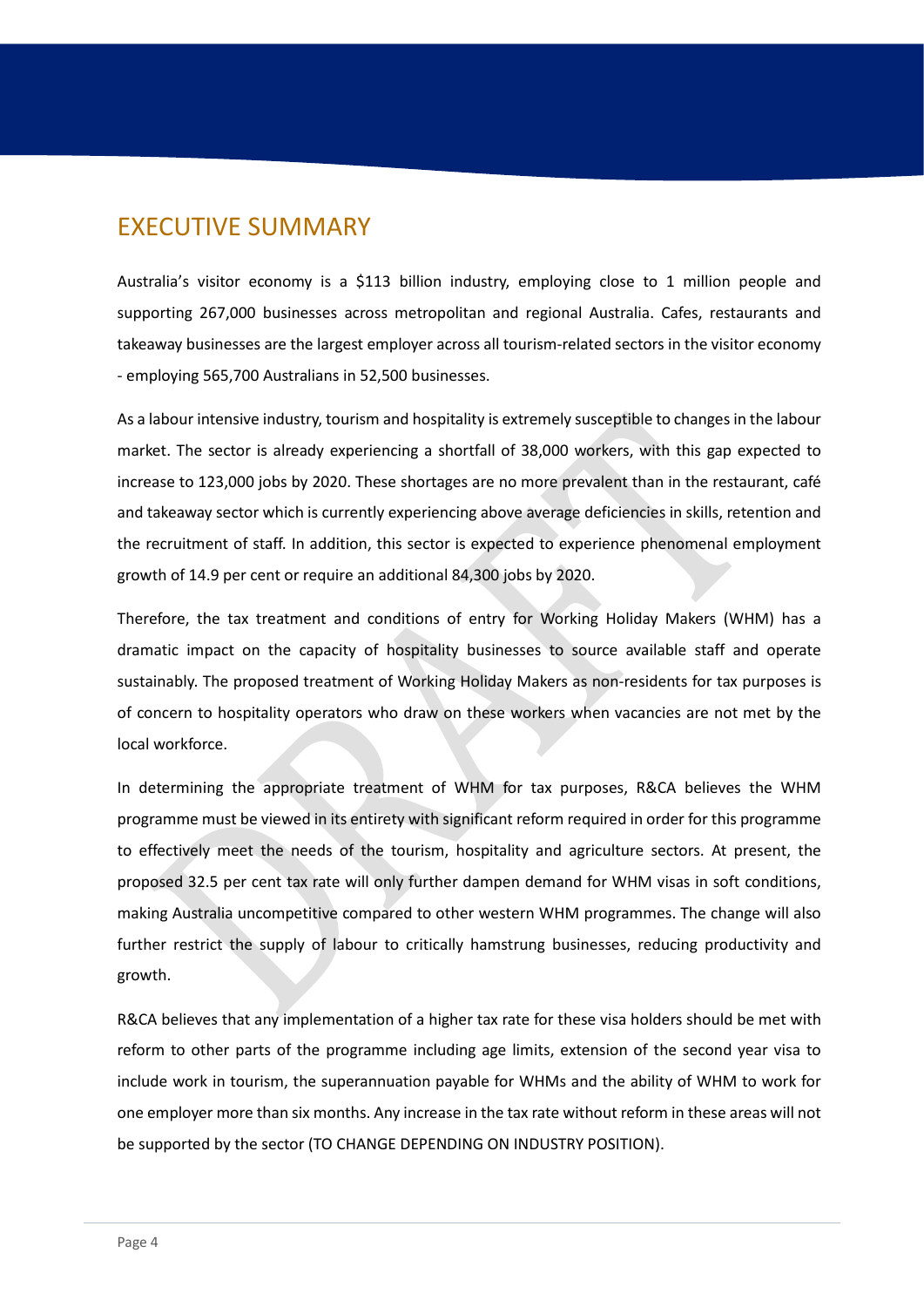### <span id="page-4-0"></span>THE VALUE OF THE TOURISM & HOSPITALITY SECTOR

Australia's visitor economy is a \$113 billion industry, employing close to 1 million people and supporting 267,000 businesses across metropolitan and regional Australia. Deloitte's *Positioning for Prosperity? Catching the next wave* report identifies tourism as one of Australia's five super growth industries, with the sector expected to grow more than 10 per cent faster than global gross domestic product (See Figure 1). Australia's top five super growth industries including tourism have the potential to deliver an additional \$250 billion to the national economy over the next 20 years if these growth projections are realised<sup>[1](#page-4-1)</sup>.

The café, restaurant and takeaway sector is the largest contributor to Australia's tourism industry; employing 565,700 Australians across 52,500 businesses. The sector generates \$41.3 billion in turnover, of which \$15.5 billion is attributed to National Gross Value Added and \$4.4 billion to the Australian tourism industry. Ensuring this sector continues to prosper is essential for the growth of the broader economy.



#### **Figure 1: Projected annual global industry output growth, 2013-33**

<span id="page-4-1"></span><sup>1</sup> Deloitte (2013) *Positioning for Prosperity? Catching the next wave*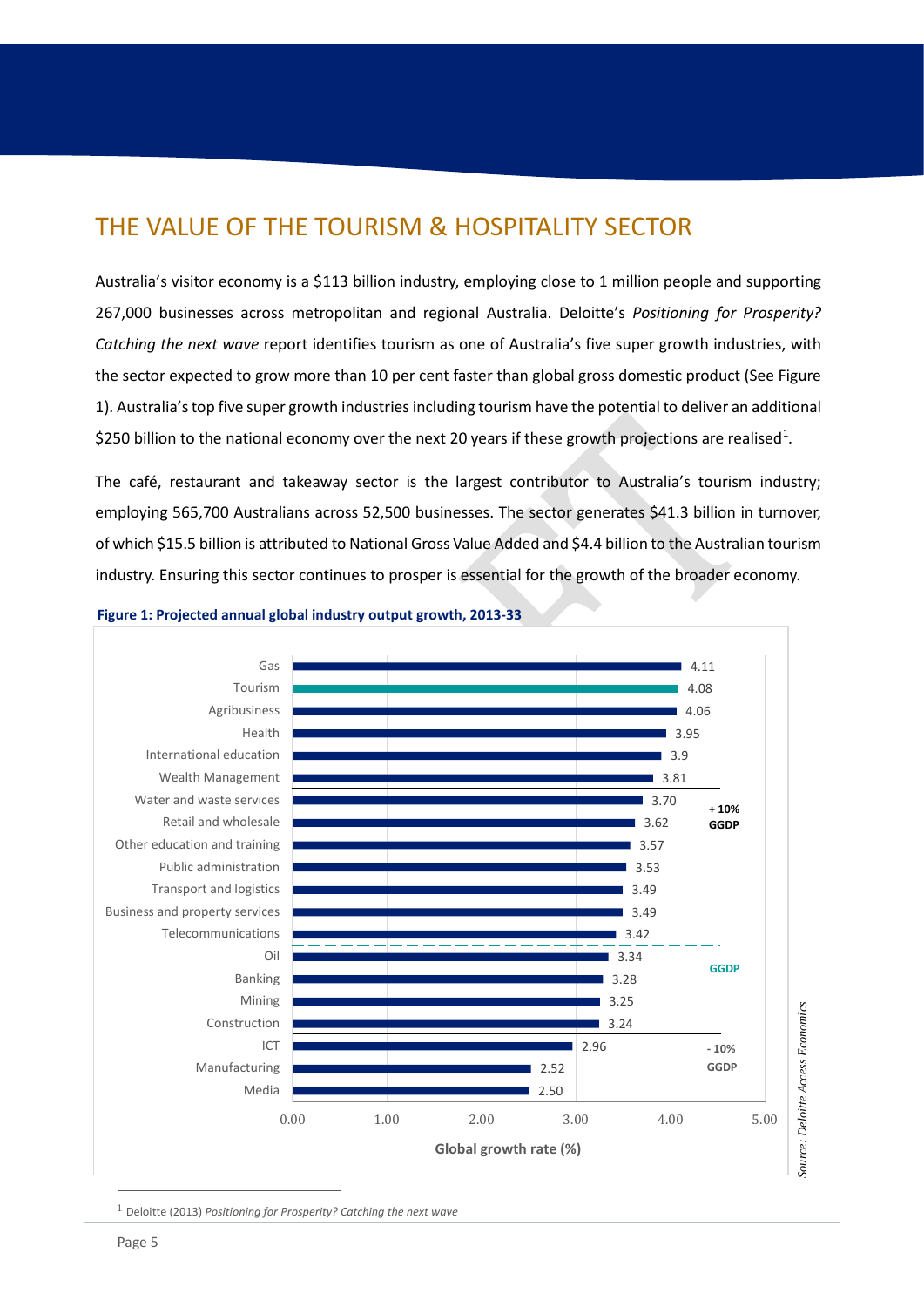#### <span id="page-5-0"></span>INDUSTRY SNAPSHOT: CAFÉ, RESTAURANT & CATERING SECTOR



### **\$15.5 BILLION TO NATIONAL GROSS VALUE ADDED**

 AND \$4.4 BILLION DIRECTLY TO THE TOURISM INDUSTRY



# **THE SECTOR EMPLOYS 565,700 PEOPLE**

WITH THIS NUMBER EXPECTED TO INCREASE TO **651,200 BY 2020**



**CAFÉ, RESTAURANT, CATERING & TAKEAWAY BUSINESSES IN AUSTRALIA**

**93.1%** ARE SMALL BUSINESSES



**52,500 EMPLOYMENT GROWTH PROJECTED AT 14.9% PROJECTED AT 14.9% OR 84,300 JOBS BY 2020.**

> THIS RATE OF GROWTH IS HIGHER THAN ANY OTHER SECTOR IN THE AUSTRALIAN ECONOMY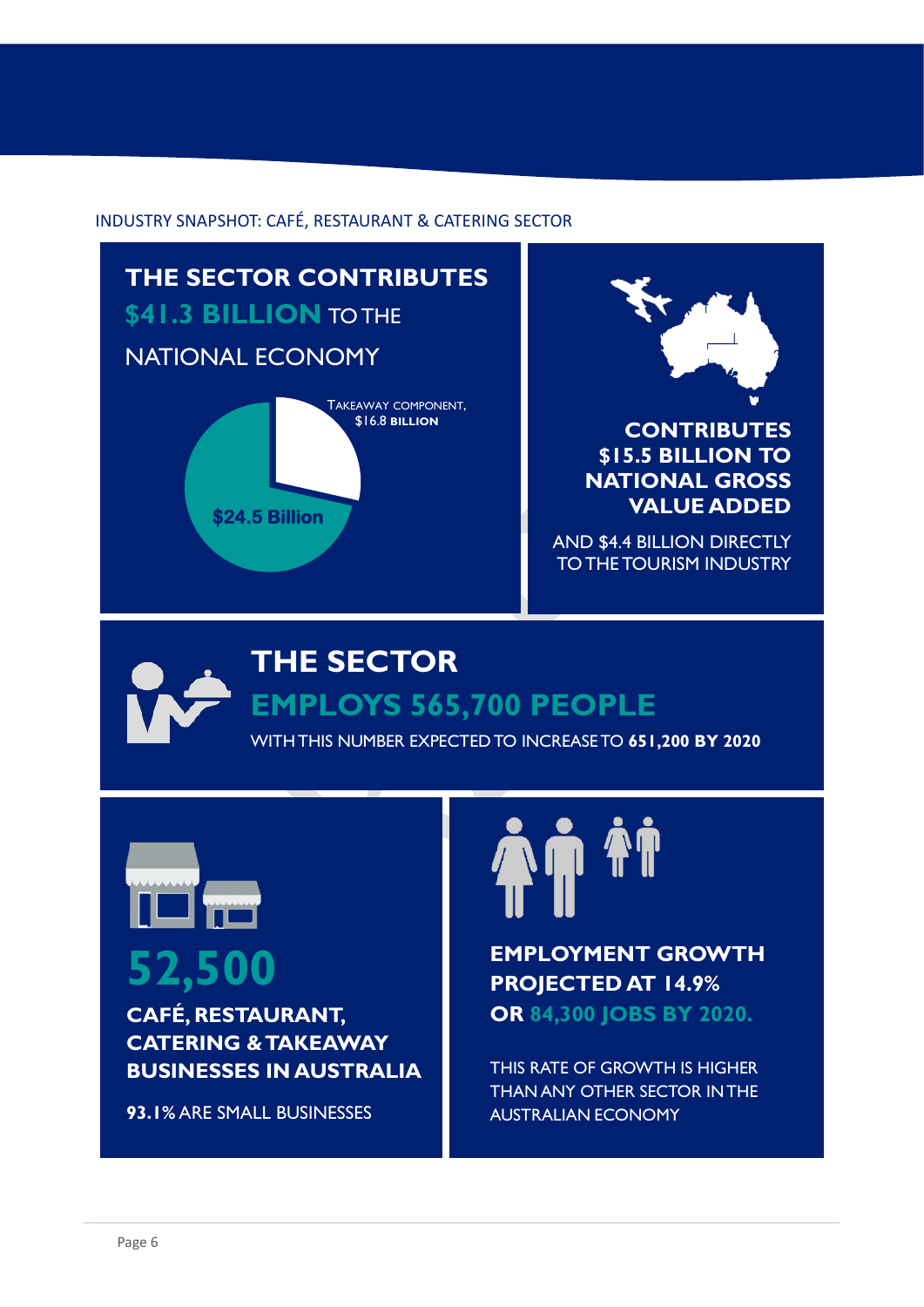### <span id="page-6-0"></span>THE VISITOR ECONOMY & EMPLOYMENT

The availability of skilled and unskilled labour is critical to the growth and productivity of the tourism and hospitality sector. Service Skills Australia's *Tourism, Travel and Hospitality Environmental Scan 2014* highlights that strong domestic demand and a growing tourism base is expected to lead to phenomenal employment growth in the visitor economy over the next five years, particularly in the café, restaurant and takeaway food sector<sup>[2](#page-6-1)</sup>.

Employment growth in the accommodation and food services sector has increased 51.7 per cent over the past 20 years (equating to 263,100 new jobs), compared to 46.0 per cent for employment as a whole, driven by strong growth in the café, restaurant and takeaway sector<sup>[3](#page-6-2)</sup>. Five-year employment growth in this sector was higher than any other hospitality cohort, growing at 12.2 per cent or 57,600 jobs to 2014 (see Figure 2).



#### **Figure 2: Employment level and five-year change to August 2014, by sector ('000)**

<span id="page-6-1"></span><sup>2</sup> Service Skills Australia (2013) *Tourism, Travel and Hospitality Environmental Scan 2014 – DRAFT*, p.21

<span id="page-6-2"></span><sup>3</sup> Department of Employment (2014) *Industry Outlook: Accommodation and Food Services*, December 2014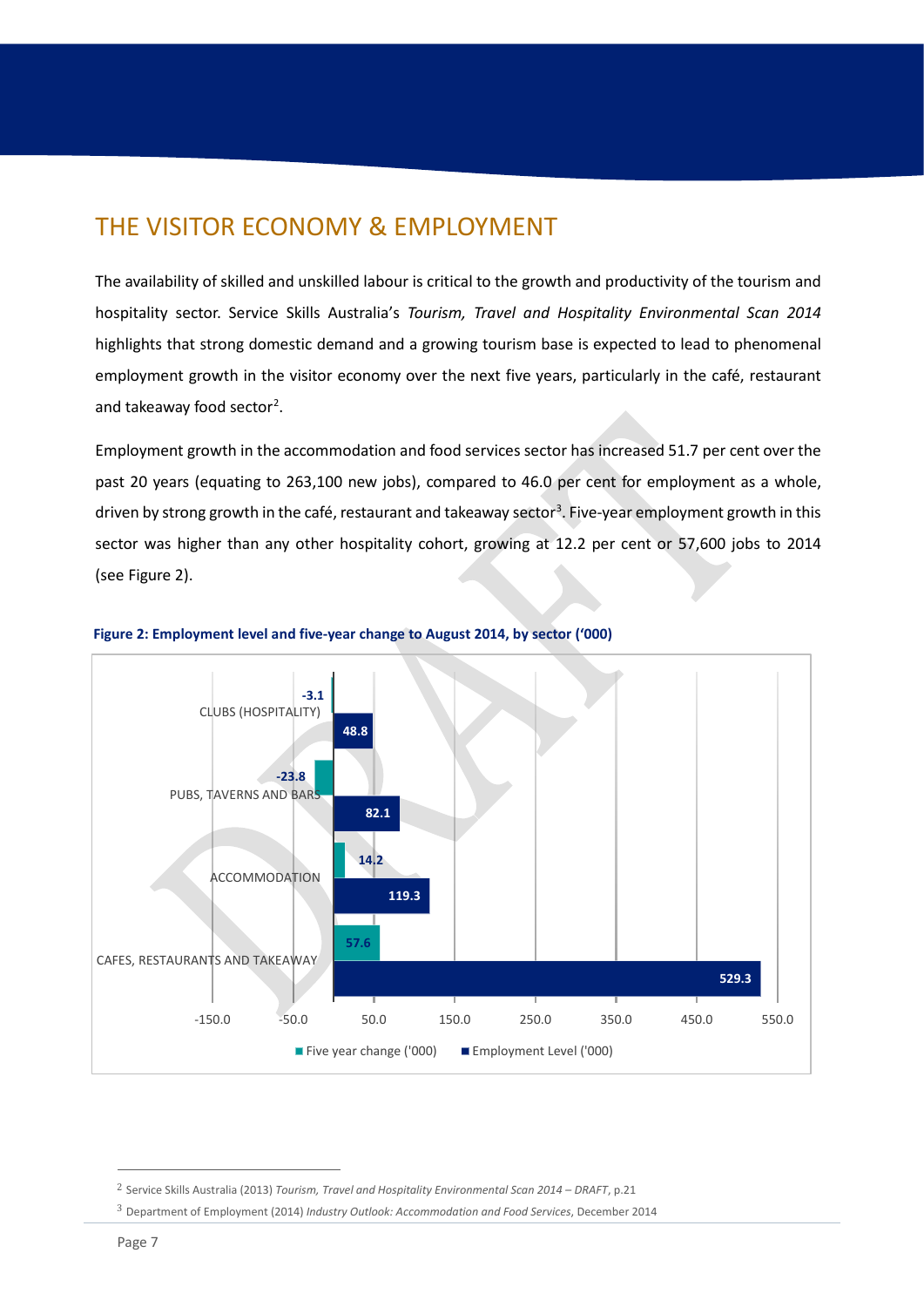Further, the Department of Employment indicates that employment in the cafe, restaurant and takeaway services sector has a projected five-year employment growth rate of 14.9 per cent, requiring an additional 8[4](#page-7-1),300 workers by November 2020<sup>4</sup>. This is a considerable revision from the 8.9 per cent growth rate or 43,900 jobs projected in 2014.

The ability of the sector to meet growth in employment will not be met by the local labour force alone. The Accommodation and Food Services industry is already the largest user of the 457 Temporary Work (Skilled) visa programme in 2014-15, with 4,350 applications granted. Cooks, Café and Restaurant Managers, and Chefs ranked in the top 15 nominated occupations for primary applications in 2014-15<sup>5</sup>.

Further, R&CA's 2016 Industry Benchmarking Report found an increase in the number of businesses that believe it is 'more difficult' to find staff, up from 32.9 per cent to 34.6 per cent. In addition, 58.7 per cent of businesses indicated they were experiencing either 'some' or 'extreme' difficulty filling vacancies.

The Working Holiday Maker (WHM) programme therefore plays a critical role in filling temporary vacancies unmet by the local labour force and skilled migration.

#### <span id="page-7-0"></span>CURRENT SKILLS SHORTAGES

The recent release of the *Australian Tourism Labour Force Report: 2015-2020* revealed the tourism and hospitality sector is experiencing a current shortfall of 38,000 staff, with this number expected to increase to 123,000 by 2020. Skilled worker demand is also expected to be highest for chefs and café and restaurant managers, with demand reaching 7,[6](#page-7-3)00 and 5,400 respectively<sup>6</sup>.

The Labour Force Report highlights the café and restaurant sector has the highest level of deficiencies in relation to skills, retention and recruitment of staff than any other tourism-related sector (See Table 1). The proportion of restaurant and café businesses identifying recruitment deficiencies as nearly double that of other sectors. The main reason given for recruitment difficulties was the lack of access to workers with the required skills. Further, 81 per cent of restaurant and café businesses identified skills deficiencies in potential staff, 12 percentage points above the national average. The sector also employs a larger proportion of international workers than the national average with 15 per cent of workers being from overseas compared to the national average of 10 per cent<sup>1</sup>.

<span id="page-7-1"></span><sup>4</sup> Department of Employment (2016) *2016 Employment Projections, Industry projections to November 2020*

<span id="page-7-2"></span><sup>5</sup> Department of Immigration & Border Protection *Subclass 457 quarterly report quarter*, 31 March 2015.

<span id="page-7-3"></span><sup>6</sup> Deloitte Access Economics (2015) *Australian Tourism Labour Force Report:2015-2020*, Australian Trade Commission, Austrade, October 2015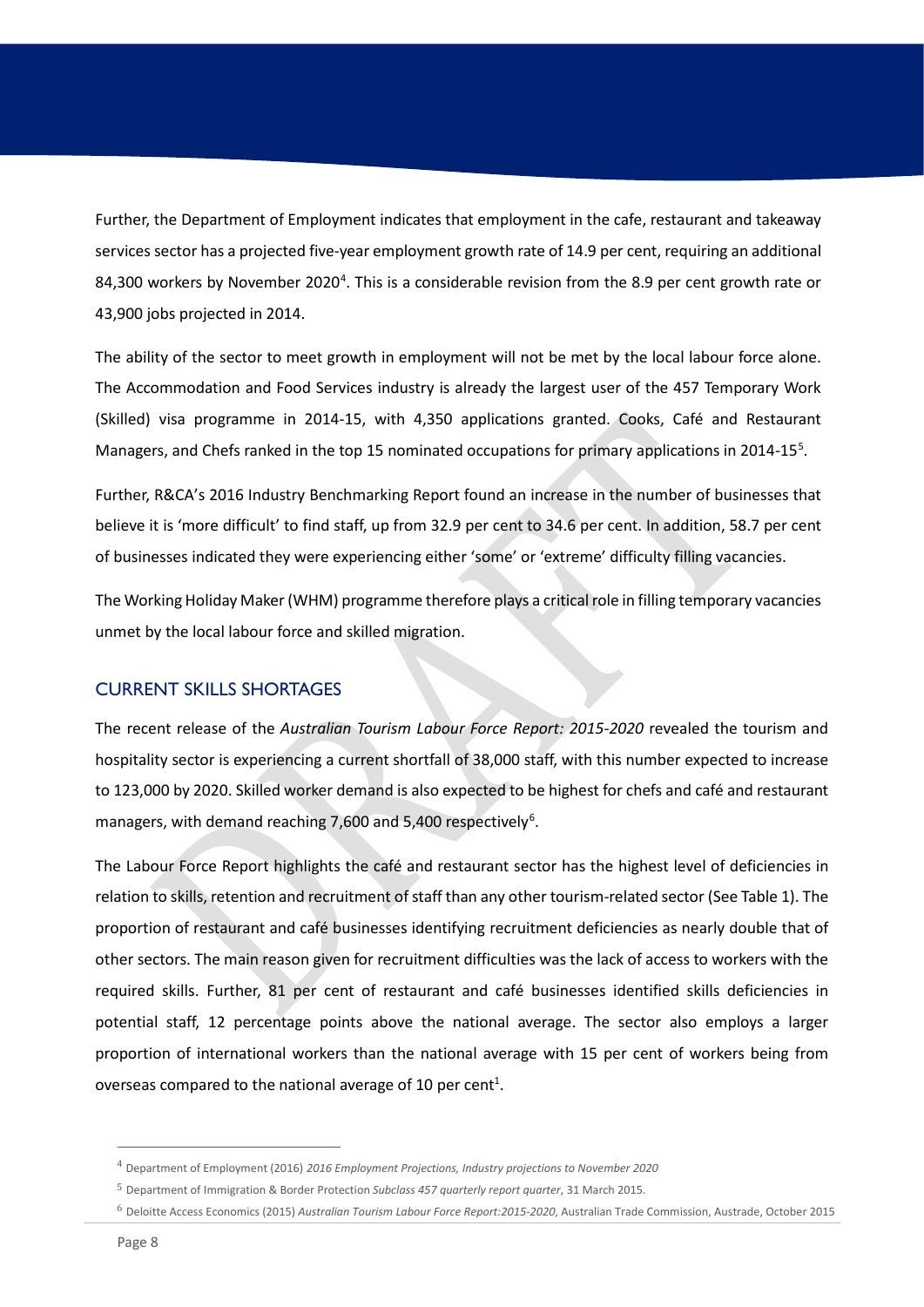| <b>Metric</b>                             | Accommodation            | <b>Attractions</b>          | <b>Restaurants &amp; Cafes</b> | Other                     |
|-------------------------------------------|--------------------------|-----------------------------|--------------------------------|---------------------------|
| Businesses reported as seasonal           | 44%                      | 49%                         | 59%                            | 47%                       |
| Average # employees                       | 21                       | 22                          | 21                             | 11                        |
| Vacancy rate                              | 5%                       | 4%                          | 9%                             | 10%                       |
| Turnover rate                             | 51%                      | 42%                         | 88%                            | 61%                       |
| % identifying recruitment<br>deficiencies | 39%                      | 36%                         | 71%                            | 38%                       |
| % identifying retention<br>deficiencies   | 27%                      | 22%                         | 52%                            | 30%                       |
| % identifying skills deficiencies         | 66%                      | 59%                         | 81%                            | 64%                       |
| Top deficiency identified                 | Capability<br>management | Experience<br>opportunities | Capability<br>misalignment     | Experience                |
| Top occupation affected by<br>deficiency  | Cleaner                  | Tour guide                  | <b>Chef</b>                    | <b>Hospitality Worker</b> |

#### **Table 1: Skill, recruitment, and retention difficulty by tourism sub-sector**

In addition, the Department of Employment projections indicate phenomenal employment growth for key hospitality occupations including chefs, waiters, bar attendants and baristas which have double-digit projected employment growth rate of 11 per cent and above to November 2020 (See Table 2)<sup>[7](#page-8-0)</sup>.

|                    |                             |                                     | Department of Employment Projections                 |                                                                     |      |  |
|--------------------|-----------------------------|-------------------------------------|------------------------------------------------------|---------------------------------------------------------------------|------|--|
| Occupation<br>Code | Occupation                  | Employment Level -<br>Nov 15 ('000) | Projected employment level -<br>November 2020 ('000) | Projected employment growth - five years to<br>November 2020 ('000) |      |  |
|                    |                             |                                     |                                                      | ('000)                                                              | (%)  |  |
| 1411               | Café & Restaurant Manager   | 73.0                                | 88.7                                                 | 15.6                                                                | 21.4 |  |
| 3513               | Chef                        | 85.0                                | 104.1                                                | 19.2                                                                | 22.6 |  |
| 3514               | Cook                        | 34.3                                | 36.7                                                 | 2.4                                                                 | 7.1  |  |
| 431                | <b>Hospitality Workers</b>  | 267.7                               | 304.7                                                | 37.0                                                                | 13.8 |  |
| 4311               | Bar attendants and Baristas | 93.7                                | 105.4                                                | 11.7                                                                | 12.5 |  |
| 4312               | Café Workers                | 31.2                                | 36.3                                                 | 5.1                                                                 | 16.3 |  |
| 4315               | Waiters                     | 120.0                               | 139.0                                                | 19.0                                                                | 15.8 |  |

#### **Table 2: Employment growth projections by hospitality occupation**

R&CA is of the strong belief that Australia's migration system including the WHM programme should be focused on those sectors that are projected to have the highest employment growth into the future, including tourism and hospitality. R&CA has highlighted the top 20 industry sectors requiring the largest and lowest numbers of staff to 2020 (See Table 3 &4, p10). R&CA notes that tourism, whilst one of the largest employment growth sectors is still not considered an eligible industry to trigger the second year visa.

<span id="page-8-0"></span><sup>7</sup> Department of Employment (2015) *2015 Employment Projections, Industry projections to November 2019*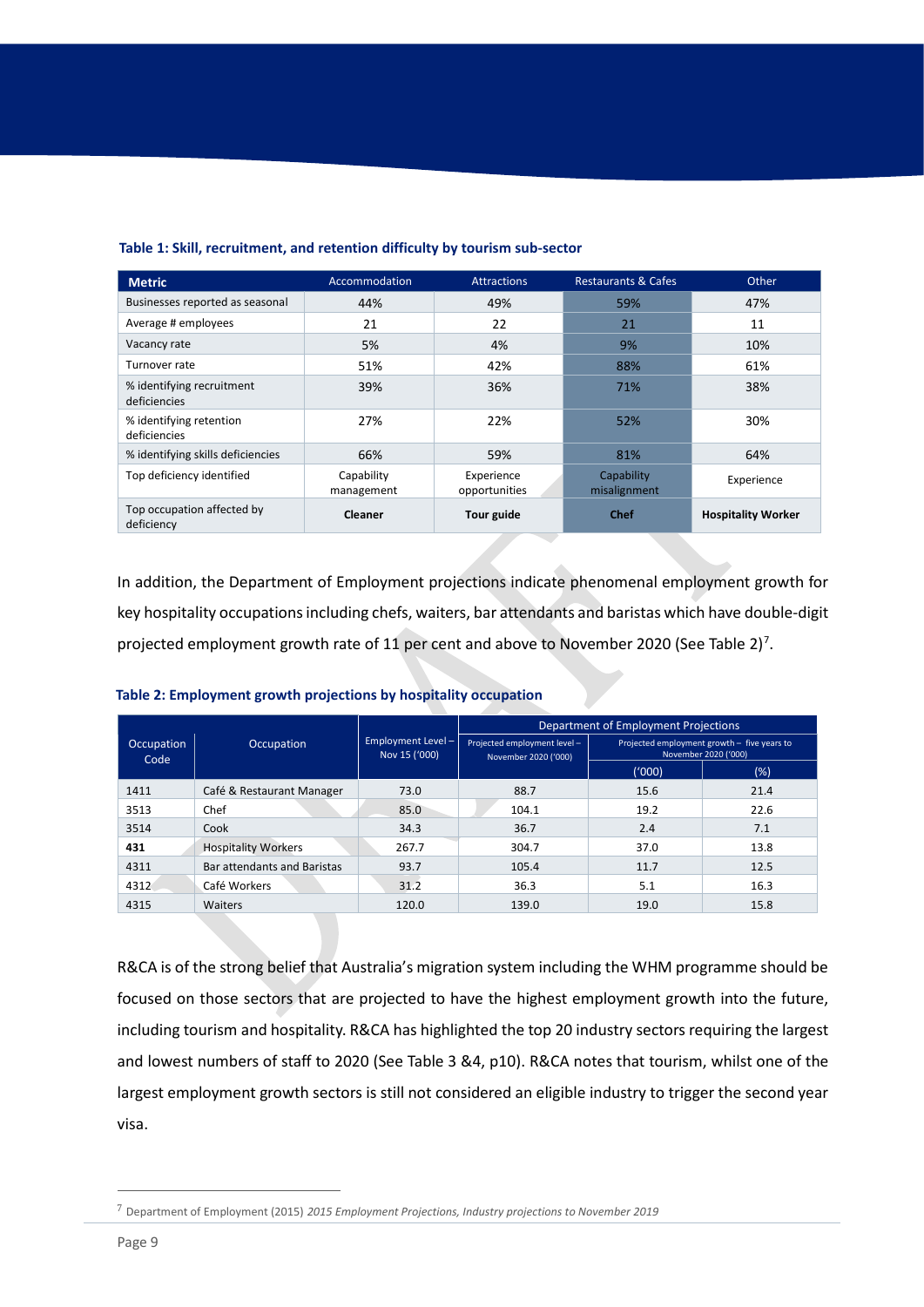|                    |                                                    | Employment Level-<br>Nov 15 ('000) | Department of Employment Projections            |                                                                     |  |
|--------------------|----------------------------------------------------|------------------------------------|-------------------------------------------------|---------------------------------------------------------------------|--|
| Occupation<br>Code | <b>Industry Sector</b>                             |                                    | Projected employment<br>level - Nov 2020 ('000) | Projected employment<br>growth $-$ five years to<br>Nov 2020 ('000) |  |
| 451                | Café, Restaurant and Takeaway Food Services        | 568.8                              | 651.2                                           | 84.3                                                                |  |
| 692                | Architectural, Engineering & Technical Services    | 308.1                              | 368.2                                           | 60.1                                                                |  |
| 802                | <b>School Education</b>                            | 475.9                              | 525.0                                           | 49.1                                                                |  |
| 879                | <b>Other Social Assistance Services</b>            | 222.7                              | 265.7                                           | 43.0                                                                |  |
| 851                | <b>Medical Services</b>                            | 158.0                              | 200.5                                           | 42.4                                                                |  |
| 853                | <b>Allied Health Services</b>                      | 186.9                              | 228.4                                           | 41.5                                                                |  |
| 840                | Hospitals                                          | 398.1                              | 435.5                                           | 35.4                                                                |  |
| 700                | Computer System Design and Related Services        | 195.3                              | 229.1                                           | 33.8                                                                |  |
| 323                | <b>Building Installation Services</b>              | 255.2                              | 287.2                                           | 32.0                                                                |  |
| 871                | <b>Child Care Services</b>                         | 163.1                              | 194.3                                           | 31.3                                                                |  |
| 810                | <b>Tertiary Education</b>                          | 237.3                              | 268.1                                           | 30.8                                                                |  |
| 821                | Adult, Community and Other Education               | 162.2                              | 192.6                                           | 30.5                                                                |  |
| 693                | Legal and Accounting Services                      | 269.9                              | 299.4                                           | 29.5                                                                |  |
| 641                | <b>Auxiliary Finance &amp; Investment Services</b> | 108.2                              | 131.3                                           | 23.1                                                                |  |
| 461                | Road Freight Transport                             | 183.8                              | 204.5                                           | 20.6                                                                |  |

#### **Table 3: Top 15 employment growth sectors by projected employment growth numbers**

### **Table 4: Bottom 15 employment growth sectors by projected employment growth numbers**

|                    |                                                  |                                     | Department of Employment Projections            |                                                                     |  |
|--------------------|--------------------------------------------------|-------------------------------------|-------------------------------------------------|---------------------------------------------------------------------|--|
| Occupation<br>Code | <b>Industry Sector</b>                           | Employment Level -<br>Nov 15 ('000) | Projected employment<br>level - Nov 2020 ('000) | Projected employment<br>growth $-$ five years to<br>Nov 2020 ('000) |  |
| 955                | Civic, Professional & Other Interest Group Serv. | 38.2                                | 36.2                                            | $-2.0$                                                              |  |
| C <sub>0</sub>     | Manufacturing, nfd                               | 37.5                                | 35.5                                            | $-2.0$                                                              |  |
| 010                | Agriculture, nfd                                 | 58.9                                | 56.8                                            | $-2.1$                                                              |  |
| 109                | Other mining support services                    | 19.8                                | 16.7                                            | $-3.0$                                                              |  |
| <b>B00</b>         | Mining, nfd                                      | 23.8                                | 20.5                                            | $-3.4$                                                              |  |
| 251                | <b>Furniture Manufacturing</b>                   | 35.7                                | 31.6                                            | $-4.1$                                                              |  |
| 310                | Heavy and Civil Engineering Construction         | 74.2                                | 69.4                                            | $-4.8$                                                              |  |
| 229                | Other Fabricated Metal Product Manufacturing     | 18.2                                | 13.4                                            | $-4.9$                                                              |  |
| 349                | Other Machinery and Equipment Wholesaling        | 71.6                                | 66.1                                            | $-5.5$                                                              |  |
| 135                | Clothing and Footwear Manufacturing              | 16.1                                | 10.5                                            | $-5.6$                                                              |  |
| 101                | Exploration                                      | 36.9                                | 30.3                                            | $-6.7$                                                              |  |
| 080                | <b>Metal Ore Mining</b>                          | 66.5                                | 58.6                                            | $-7.9$                                                              |  |
| 060                | <b>Coal Mining</b>                               | 43.1                                | 34.3                                            | $-8.8$                                                              |  |
| 014                | Sheep, Beef Cattle and Grain Farming             | 85.8                                | 71.8                                            | $-14.0$                                                             |  |
| 231                | Motor Vehicle/ MV Part Manufacturing             | 47.2                                | 19.7                                            | $-27.5$                                                             |  |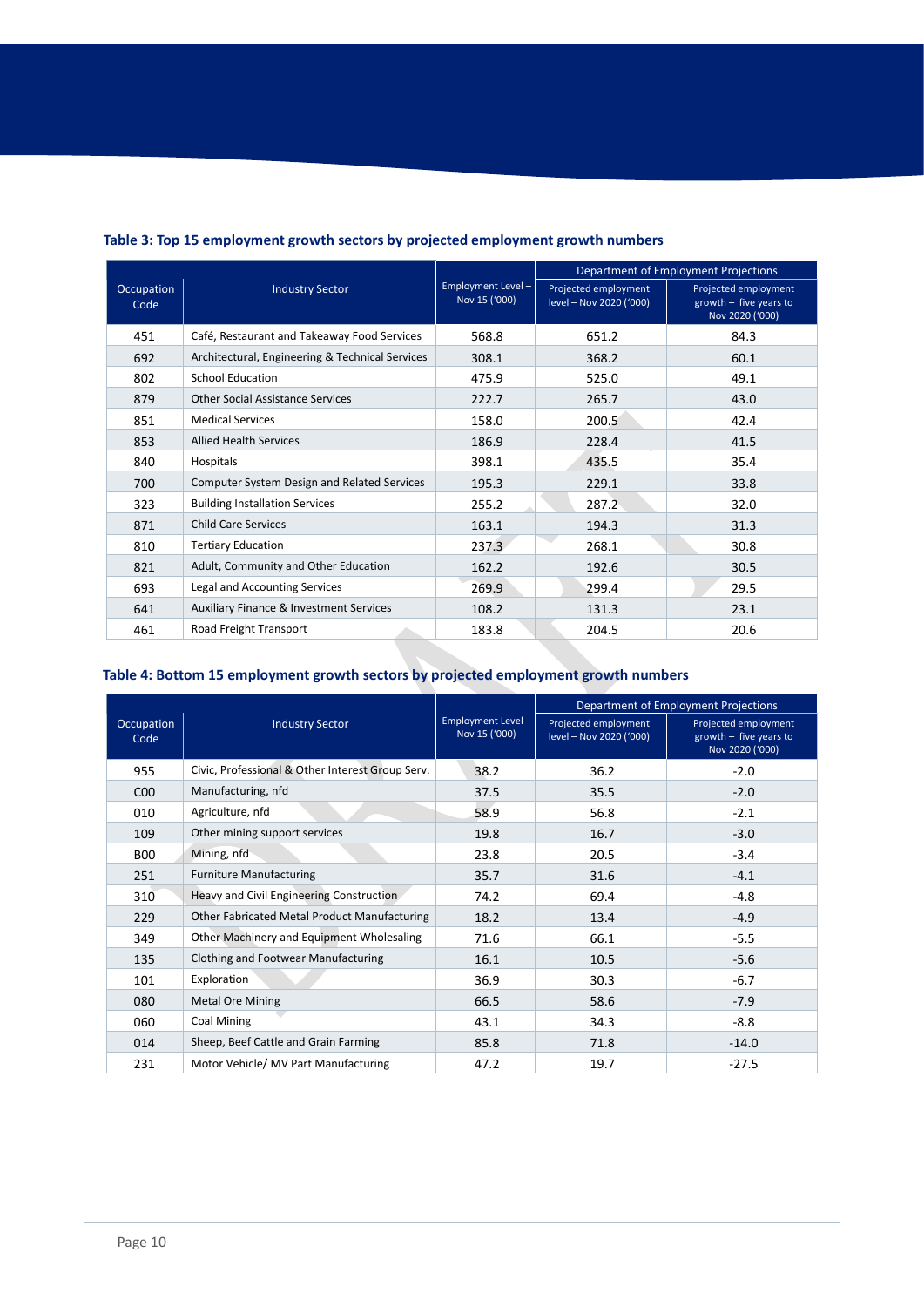### <span id="page-10-0"></span>WORKING HOLIDAY MAKER PROGRAMME

Working Holiday Makers (WHM) make a valuable contribution to the tourism industry. Not only do they provide a valuable form of cultural exchange, they also contribute 42.9 billion in direct expenditure into the economy, staying on average eight months and spending \$13,000 each. The tourism industry has a disproportionate reliance on WHMs as an available source of labour, which account for 7 per cent of tourism employees compared to 1.7 per cent of employees across the rest of the economy.

### <span id="page-10-1"></span>COMPARATIVE CONDITIONS

In comparison to competitor Countries, Australia has the highest rates of take home pay. Net pay for workers in Australia are the second highest (to Luxembourg) in the OECD at the minimum rate and by far the highest when the paid rate including the 25 per cent casual loading plus penalties, hours and classification loadings (which in most cases do not apply in competitor Countries).



Net Hourly pay at the minimum rate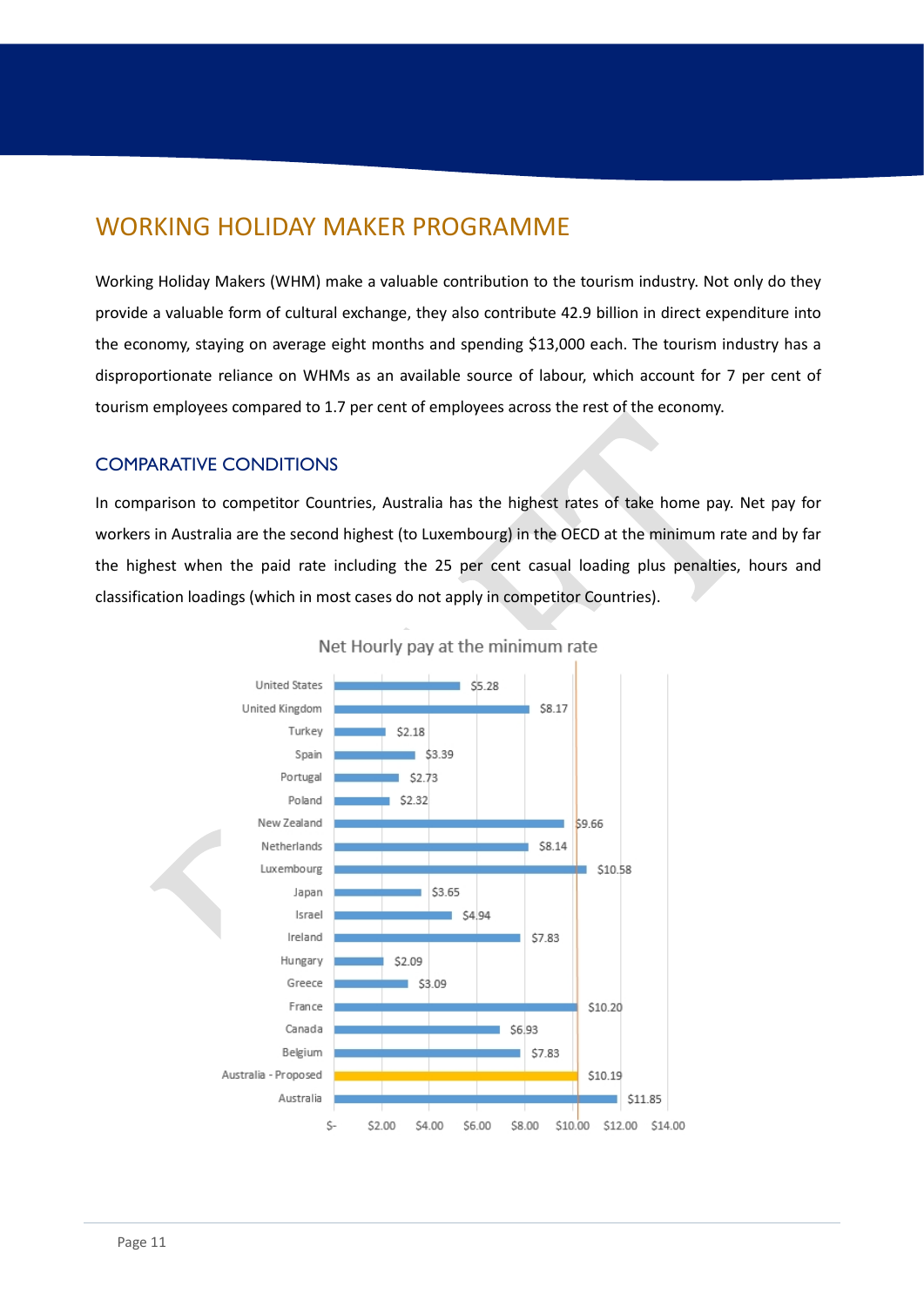Even when taking into account purchasing power parity (a measure of what you get for the money you earn) Australia still comes out on top when the additional loadings and penalties are added in.



Net Minimum Rate based on US\$ at PPP

*NOTE: Calculations are based on OECD data on US\$ converted rates and average net wage rates.*

In addition, superannuation guarantee payments are required to be made for all employees including Working Holiday Makers earning above the threshold (of \$450 per week). This 9.25 per cent loading on all wages, in the case of WHMs, is not actually retirement savings, overseas workers can collect the contributions when they leave Australia.

The tourism industry has long advocated for changes to the WHM programme which would deliver significant benefits to the sector by way of increased labour, particularly in regional Australia. Instead, the sector has incurred the impost of increased taxes and visa charges including the PMC, visa costs and now the tax treatment of WHM. The industry has seen a 63 per cent increase in the cost of WHM visas from \$270 to \$440 since 2011, generating an estimated \$363 million in revenue for the government. Over the same period, WHM visa grants weakened in key source markets<sup>[8](#page-11-0)</sup>. The imposition of a further tax on these visa holders will only serve to exasperate current challenges and restrict growth in the sector.

<span id="page-11-0"></span><sup>8</sup> Department of Immigration and Border Protection (2014) *Working Holiday Marker visa programme report, 30 June 2014*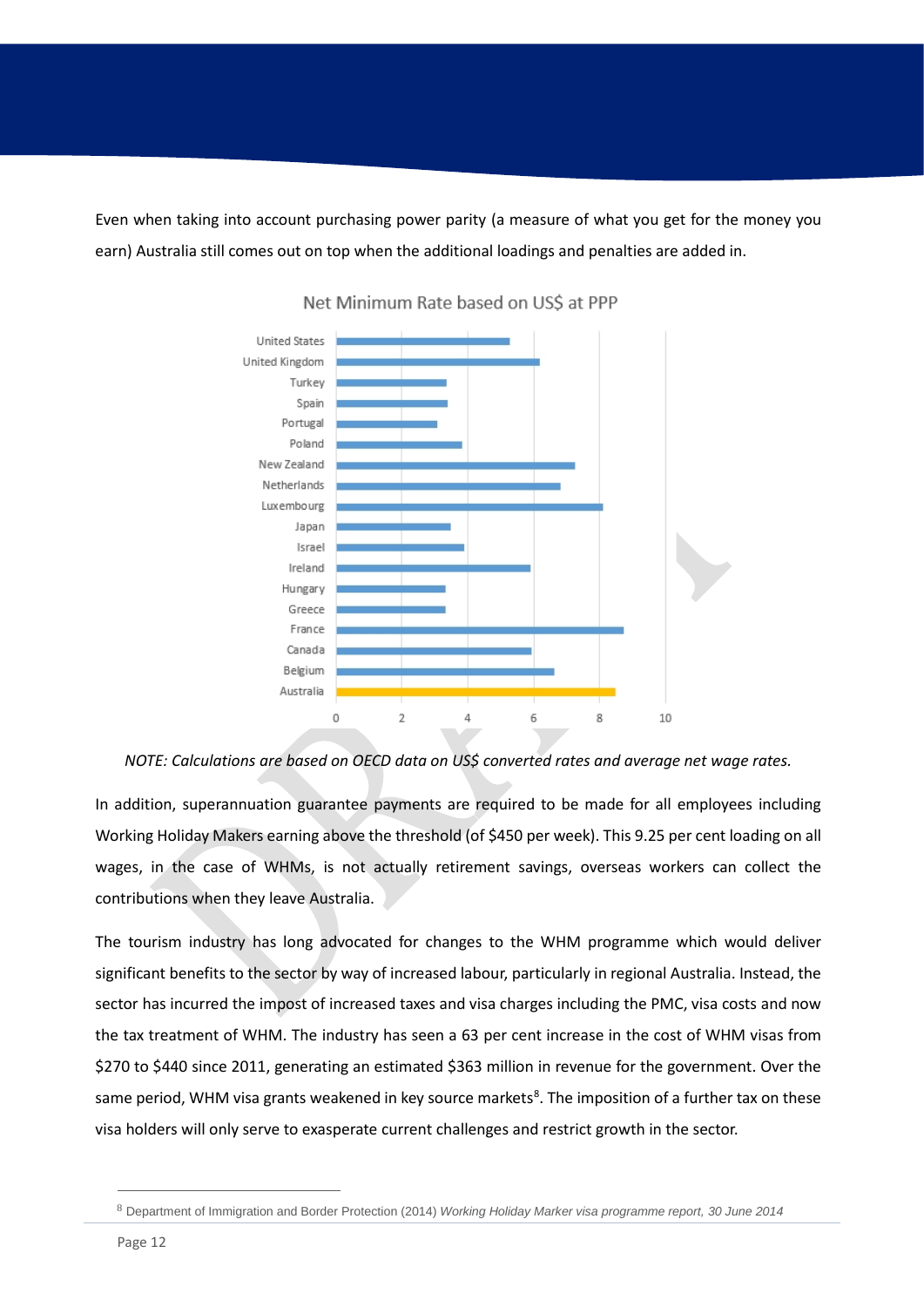R&CA believes any increase in the tax rate for WHM must be offset by additional flexibility in the use of the system by the tourism sector including:

- Grant a second year extension to WHM who spend three months or more working in regional tourism and hospitality businesses;
- Allow WHM to work with the same employers up to 12 months;
- Increasing the eligibility age to 35, and
- **Removing WHM from the Superannuation Guarantee Levy requirements.**

Of the proposed reforms, the ability to work for the same employer for a period longer than six months is of greatest benefit to the hospitality industry. Operators report that by the time they have trained and upskilled staff, they are required to move on when both employee and employers would be happy for the relationship to continue. This program should also be promoted to potential working holiday-makers on the basis of the take-home pay that they will receive working in Australia. This will increase the number of visitors and the tax revenues that are received. In addition, to maximize numbers, the restrictions should be removed (or the range increased) and additional numbers built into the reciprocal arrangements.

The economic benefits of such reforms is significant; delivering an expected economic impact of \$85 million per year or up to \$700 million over 10 years. Specifically, modelling conducted by the Australian Tourism Export Council (ATEC) highlights that by expanding the second year visa qualification to include work in regional tourism businesses, tourism can conservatively contribute an additional \$225 million to the Australian economy over the next 10 years. In addition, by allowing multiple visa applications within the relevant age range, a further \$275 million can be contributed to national GDP, and more than \$2 billion in tourism spending<sup>[9](#page-12-0)</sup>.

<span id="page-12-0"></span><sup>&</sup>lt;sup>9</sup> ATEC (2012) *The Importance of the Working Holiday Visa (Subclass 417) Position Paper February 2012, p.4*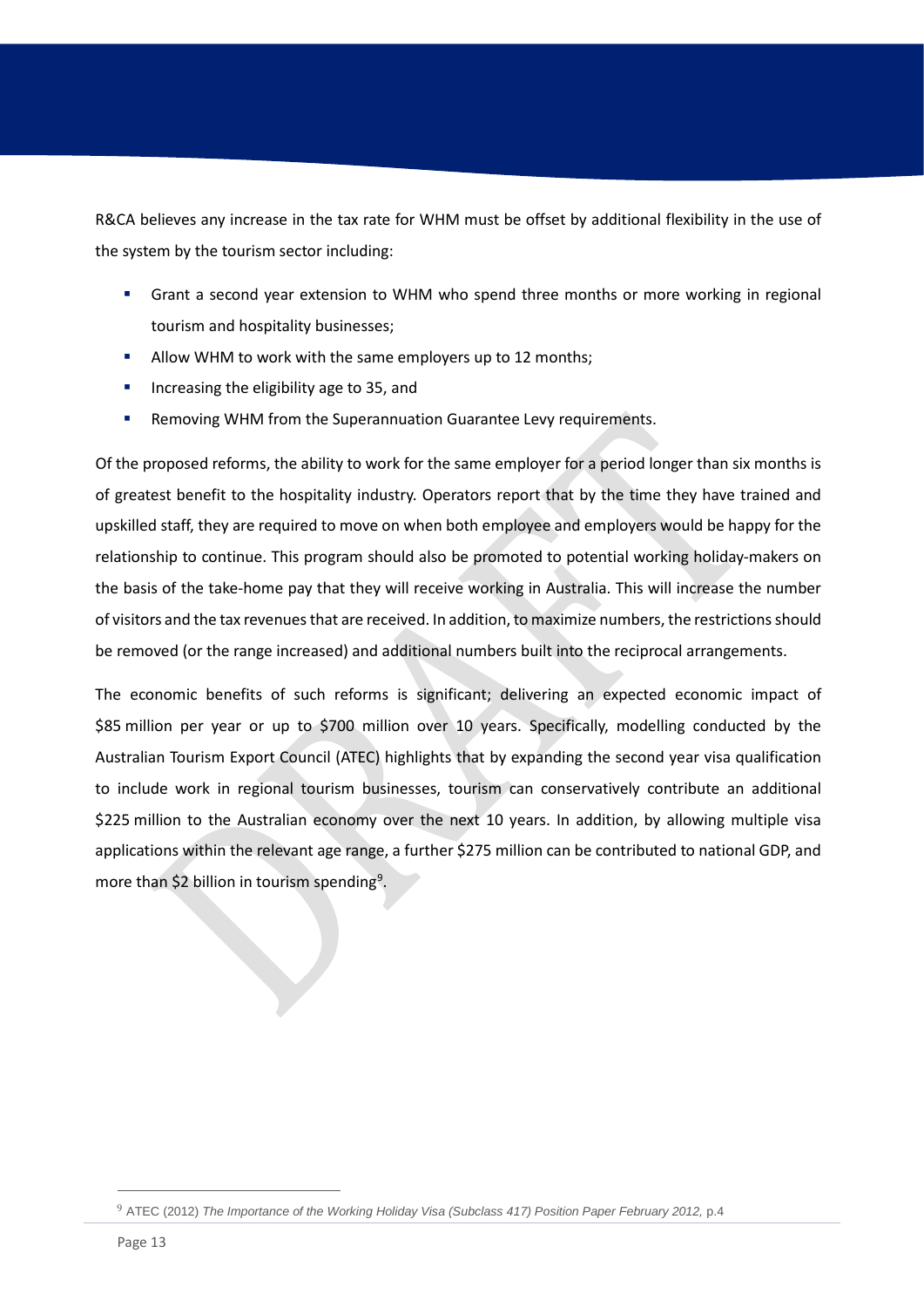### <span id="page-13-0"></span>**CONCLUSION**

The café, restaurant and takeaway sector is the largest employer in the visitor economy, employing approximately 565,700 Australians across 52,500 businesses. The sector is expected to experience phenomenal employment growth over the next five years, with an additional 84,300 workers required by November 2020. With the tourism industry already experiencing a shortfall of 38,000 staff, future workforce needs will not be met by the local labour force alone.

The WHM programme provides a valuable source of labour willing to work in the sector when appropriate candidates cannot be found from the local labour market. As a result, the sector has a disproportionate reliance on WHMs as an alternative source of labour.

The impost of significant increases in the tax rate for WHM has the potential to significantly impact the attractiveness of Australia's WHM programme and the ability of hospitality businesses to source labour. R&CA believes any increase in the tax rate for WHM must be offset by additional flexibility in the use of the system, in particular, the ability of WHM to work for a single employer for more than six months and the removal of WHM from the Superannuation Guarantee net (on the basis that the money is not used for retirement savings). Changes to the tax rate without significant reform in other areas would severely restrict the industry's ability to address skills shortages and meet projected growth targets in the future.

This program should also be promoted to potential working holiday-makers on the basis of the take-home pay that they will receive working in Australia. This will increase the number of visitors and the tax revenues that are received. In addition, to maximize numbers, the restrictions should be removed (or the range increased) and additional numbers built into the reciprocal arrangements.